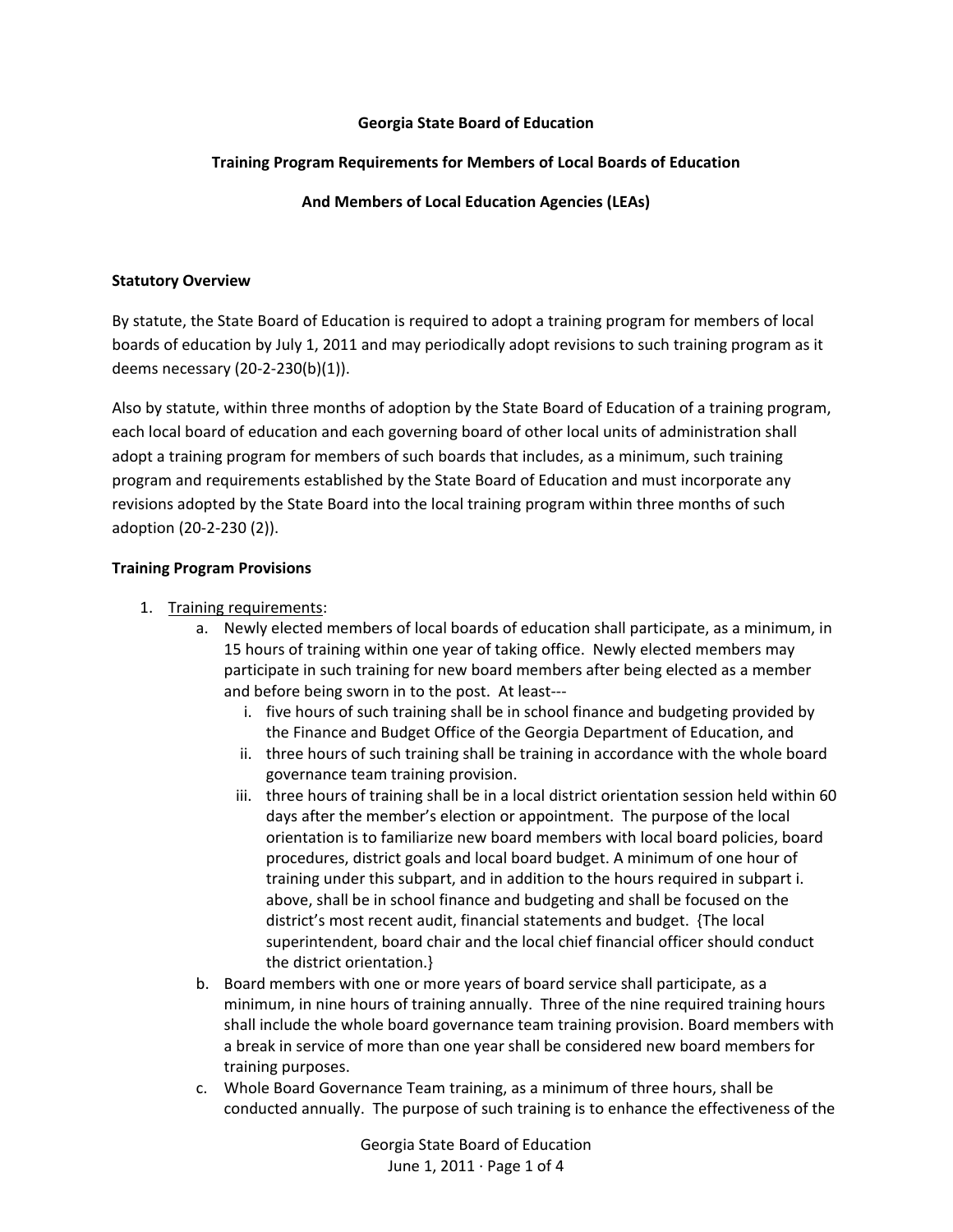governance team and to assess the continuing education needs of the board and superintendent. The assessment of needs shall be based on the State‐Board adopted standards for local school governance and shall be used to plan the locally adopted board training program.

- d. Local board member training shall adhere to the locally adopted board training program required under 20‐2‐230 (2).
	- i. Each local board member training program must include training curricula aligned with SBOE governance standards for local boards. (SBOE Rule: 160‐5‐1‐.36)
	- ii. All required board member training shall be conducted by Training Providers approved by the State Board of Education. {Exception is local district orientation conducted by local superintendent, board chair and the local chief financial officer}
	- iii. Local boards and individual members may also participate in additional training based on identified needs.
	- iv. The board chair shall receive training related to leadership duties of a board chair as some portion of the annual requirement.
- 2. Training content for credit hours:
	- a. Training credit hours will be awarded only on approved content aligned with the SBOE governance standards for local boards.
- 3. Training Providers:
	- a. Training Provider Rationale:

The State Board of Education has adopted "SBOE governance standards for local boards" as the basis for local school board member training. The approved Training Providers will conduct local school board member training utilizing curricula aligned with SBOE governance standards for local boards and which meet identified areas for improvement as submitted in local boards' training program. (20‐2‐230 (2)) and (SBOE Rule: 160‐5‐1‐.36)

- b. Training Providers wishing to provide local board member training must be approved by the State Board of Education. To be considered for such approval, Training Providers shall provide to the Department the following:
	- i. Overview of the individual(s) or entity wishing to provide training
	- ii. Experience in providing local school board training with references
	- iii. Instructors' qualifications
	- iv. Name(s) of training course(s)
	- v. Length of training course(s)
	- vi. Syllabus, which includes standard(s) to which each course is aligned
	- vii. Probable delivery method for delivery of content (whole board, large or small group, virtual, etc.)
	- viii. Proposed location(s) of training course(s)
	- ix. Fees (if any) to be charged for each training course
	- x. Participant evaluations of each training course
	- xi. List of local board members who participate in each training course

Georgia State Board of Education June 1, 2011 ∙ Page 2 of 4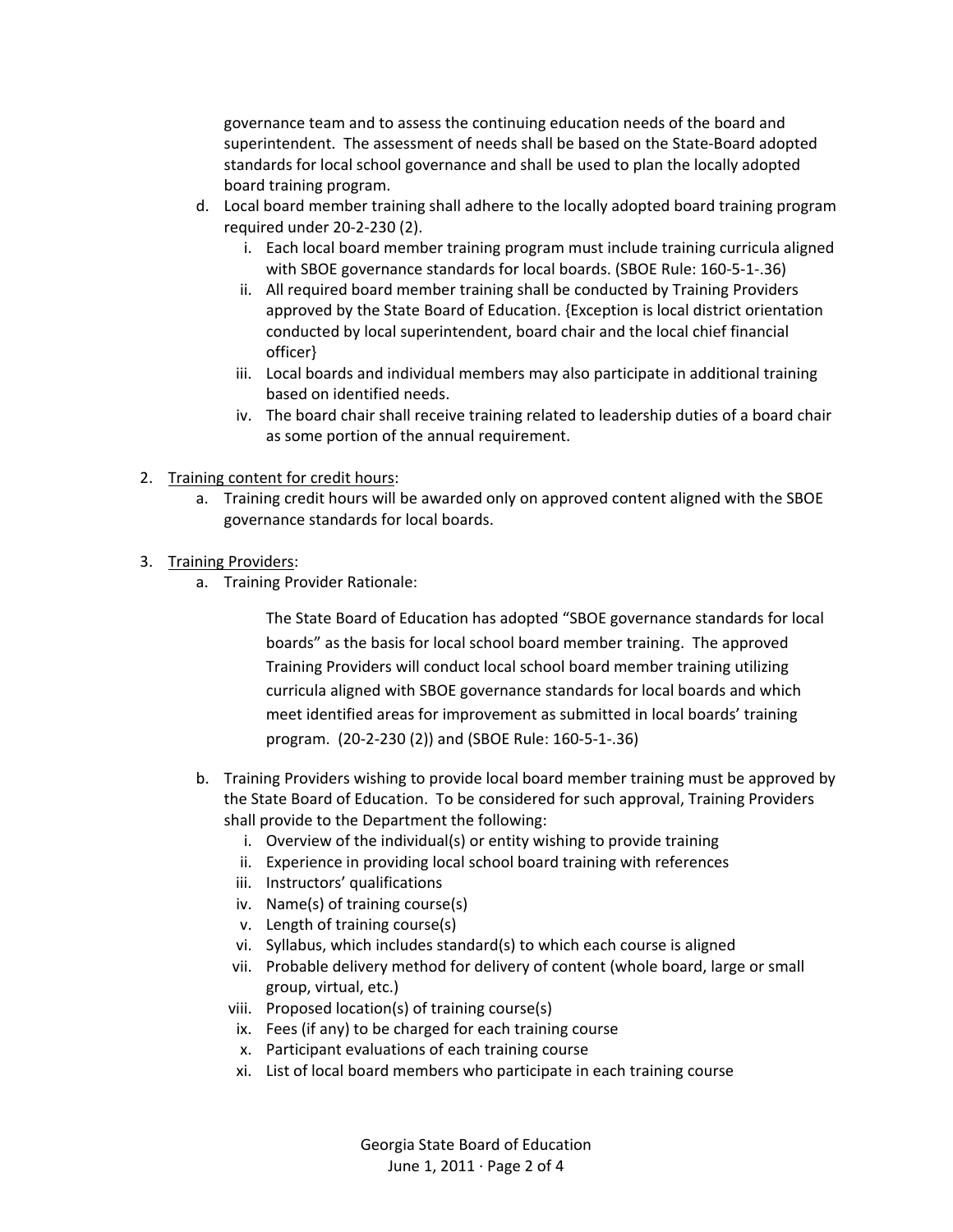xii. Assurance that trainer will not provide training to local board members who are immediate members of the trainer's family without obtaining prior approval from the State School Superintendent or his designee. For the purpose of this assurance, immediate family members shall include a spouse, child, sibling, parent, or the spouse of a child, sibling or parent.

## 4. State Department of Education Provisions:

- a. The Department of Education will:
	- i. Receive verification of the adopted local board of education training program plan
	- ii. Approve Training Providers and courses for training credit
	- iii. Develop reports and procedures to confirm local board of education member attendance at approved courses for awarding training credit hours. This will include developing an evaluation form for local board members to evaluate their training.
	- iv. Periodically review the school board training program requirements and make recommendations for improvement
	- v. Within three months of the required verification date of the local board training program plan publish the approved Training Providers and courses approved for training credit
		- *1. {NOTE: Item ii and v should be completed by July 1, 2011 for the initial year of implementation and completed by April 1 for the following years. This will allow three months for the local boards to plan their board member training program.}*
	- vi. Report to the State Board of Education annually on compliance of the training program requirements by members of local boards of educations and LEAs.